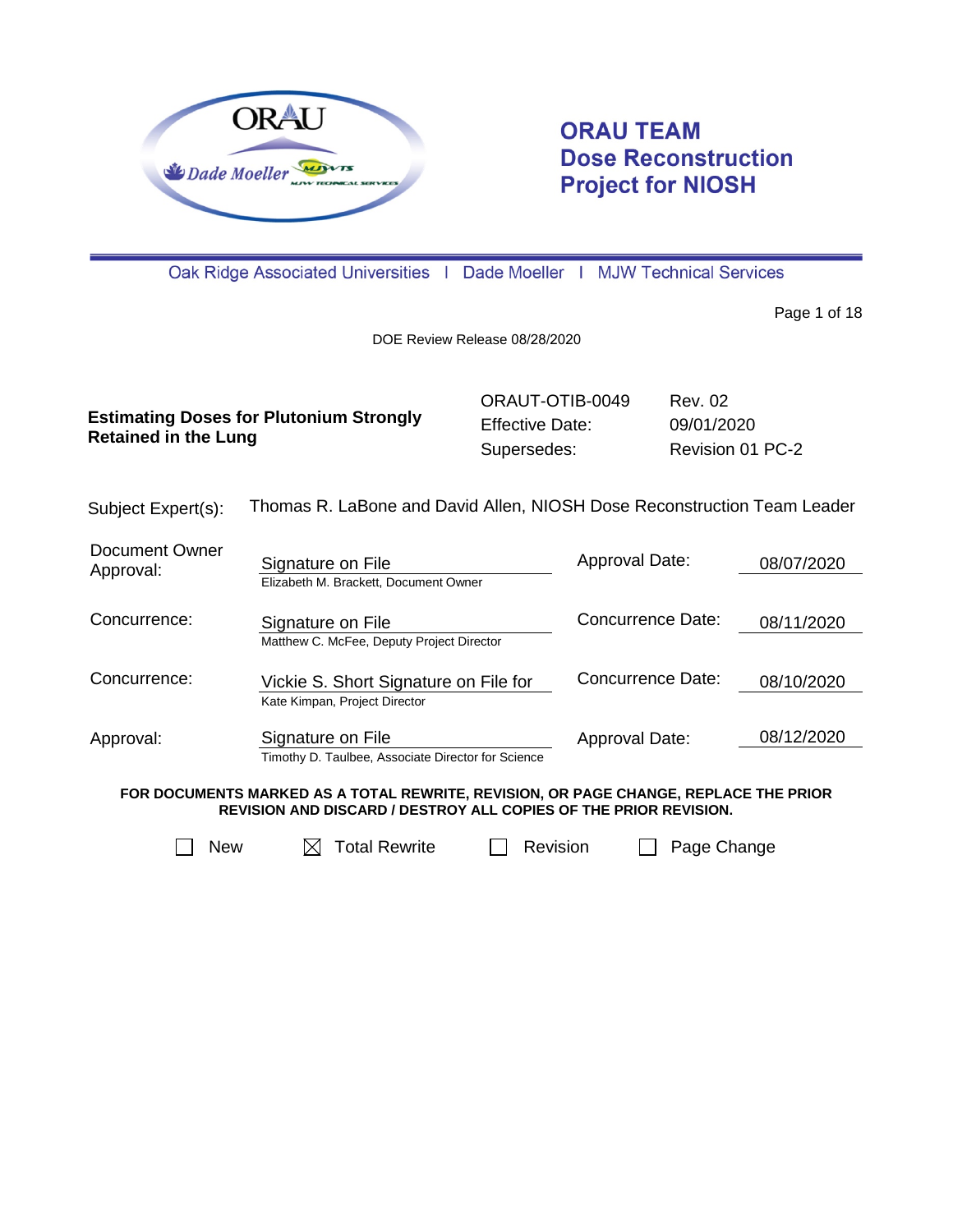## **PUBLICATION RECORD**

| <b>EFFECTIVE</b> | <b>REVISION</b> |                                                                                                                                                                                                                                                                                                                                                                                                                                                                                                                              |  |  |
|------------------|-----------------|------------------------------------------------------------------------------------------------------------------------------------------------------------------------------------------------------------------------------------------------------------------------------------------------------------------------------------------------------------------------------------------------------------------------------------------------------------------------------------------------------------------------------|--|--|
| <b>DATE</b>      | <b>NUMBER</b>   | <b>DESCRIPTION</b>                                                                                                                                                                                                                                                                                                                                                                                                                                                                                                           |  |  |
| 02/06/2007       | 00              | Approved new technical information bulletin to provide information for<br>a model for estimating doses for highly insoluble plutonium.<br>Incorporates internal and NIOSH formal review comments.<br>Incorporates Attributions and Annotations section. There is an<br>increase in assigned dose and a PER is required. Training required:<br>As determined by the Task Manager. Initiated by Donald E. Bihl.                                                                                                                |  |  |
| 12/18/2007       | 01              | Approved revision which incorporates guidance on the application of<br>super S adjustment factors to coworker-derived intakes. No further<br>changes occurred as a result of formal internal review. Incorporates<br>NIOSH formal review comments. Training required: As determined<br>by the Task Manager. Initiated by Elizabeth M. Brackett.                                                                                                                                                                              |  |  |
| 09/26/2008       | 01 PC-1         | Approved page change revision to add fecal sample information in<br>Section 4.1.4 on page 16 and Attachment E on pages 58-60.<br>Updates NIOSH required language on page 8 in Section 1.0.<br>Corrected acronym on page 21 in Section 6.0. No sections were<br>deleted. No further changes occurred as a result of formal internal<br>and NIOSH review. Training required: As determined by the Task<br>Manager. Initiated by Elizabeth M. Brackett.                                                                         |  |  |
| 11/29/2010       | 01 PC-2         | Page change revision to correct errors in Table 4-7 on page 16 in<br>Section 4.1 and associated text. Revises labels for Figures C-1, C-2<br>and C-3 on pages 42 and 43 in Attachment C. No sections were<br>deleted. No changes occurred as a result of formal internal and<br>NIOSH review. Training required: As determined by the Objective<br>Manager. Initiated by Elizabeth M. Brackett.                                                                                                                              |  |  |
| 09/01/2020       | 02              | Revision initiated to specify the new model to be used for<br>reconstructing intakes and doses of type super S plutonium. This<br>model consists of the International Commission on Radiological<br>Protection Publication 130 human respiratory tract model coupled<br>with the Publication 67 systemic model. Incorporates formal internal<br>and NIOSH review comments. Constitutes a total rewrite of the<br>document. Training required: As determined by the Objective<br>Manager. Initiated by Elizabeth M. Brackett. |  |  |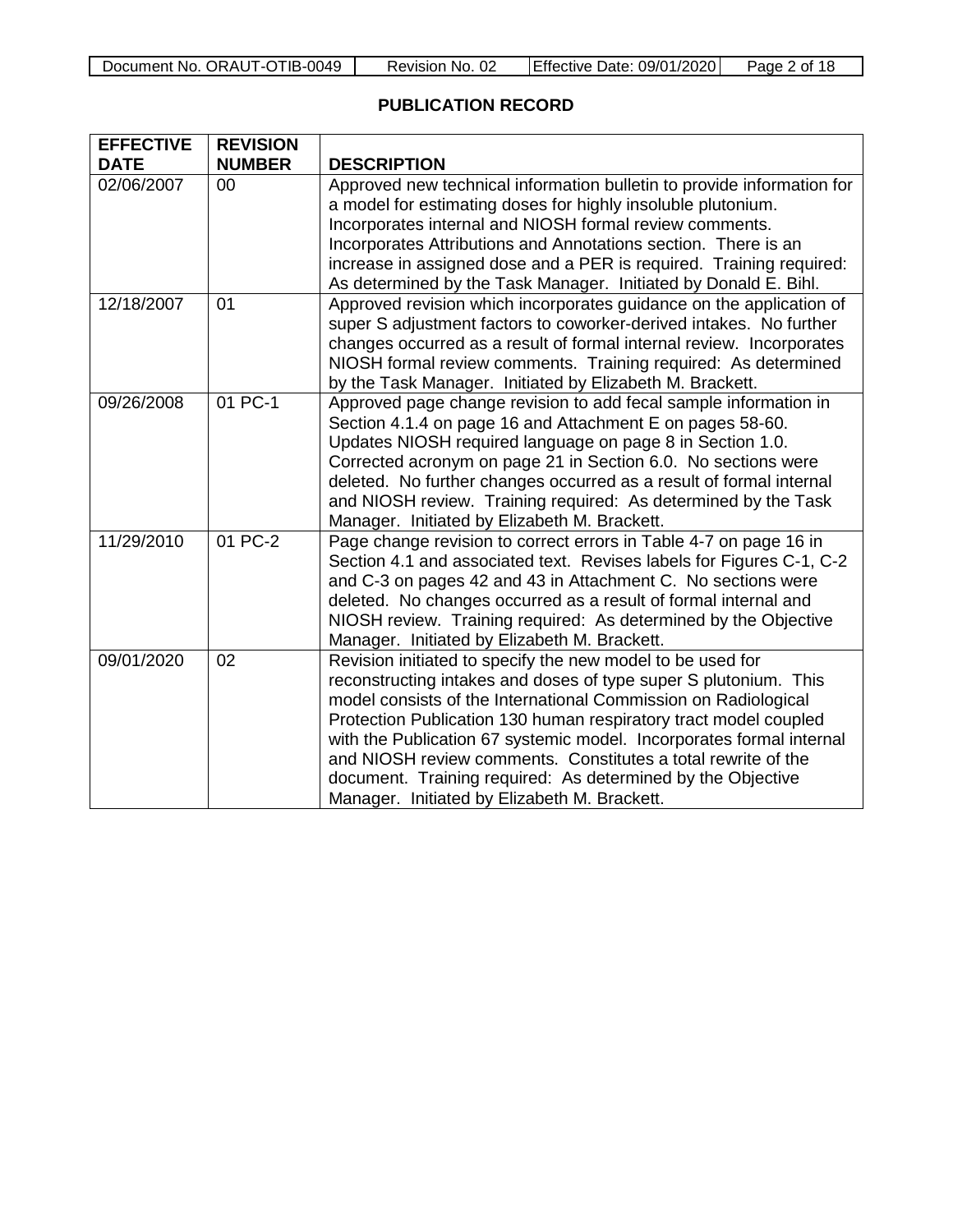| ORAUT-OTIB-0049<br>Document No. | 02<br>No.<br><b>Revision</b> | Date: 09/01/2020<br>Effective | Page 5<br>of 18 |
|---------------------------------|------------------------------|-------------------------------|-----------------|

**TABLE OF CONTENTS**

| <b>SECTION</b> |              | <b>TITLE</b>                                       | <b>PAGE</b> |
|----------------|--------------|----------------------------------------------------|-------------|
|                |              |                                                    |             |
| 1.0            |              |                                                    |             |
| 2.0            |              |                                                    |             |
| 3.0            |              |                                                    |             |
| 4.0            | 4.1<br>4.2   |                                                    |             |
| 5.0            |              |                                                    |             |
| 6.0            |              |                                                    |             |
|                |              |                                                    |             |
|                | ATTACHMENT A | DETERMINATION OF SOLUBILITY PARAMETERS FOR SUPER S |             |

### **LIST OF TABLES**

| <b>TABLE</b>     | TITLE                                                                                                                                                                                                                         | <b>PAGE</b> |
|------------------|-------------------------------------------------------------------------------------------------------------------------------------------------------------------------------------------------------------------------------|-------------|
| $A-1$<br>$A-2$   | <sup>241</sup> Am intakes calculated from lung counts using different S <sub>s</sub> absorption parameters 14<br><sup>241</sup> Am intakes calculated from lung counts using different $F_r$ and $S_r$ absorption             |             |
|                  |                                                                                                                                                                                                                               | - 15        |
| $A-3$<br>$A - 4$ | <sup>239</sup> Pu intakes calculated from urine data using different $F_r$ and $S_r$ absorption parameters 16<br><sup>239</sup> Pu intakes calculated from urine data using different F <sub>r</sub> absorption parameters 16 |             |

### **LIST OF FIGURES**

## A-1 HAN-1<sup>241</sup>Am lung data with calculated lung content using Publication 66 default absorption and Ss [value of 1 × 10-6.........................................................................................](#page-14-1) 15 A-2 HAN-1<sup>239</sup>Pu urine data with calculated urine content using type SS parameters ..............................<br>A-3 HAN-1<sup>241</sup>Am lung data with calculated lung content using type SS parameters............................ HAN-1<sup>241</sup>Am lung data with calculated lung content using type SS parameters..................... 18

## **FIGURE TITLE PAGE**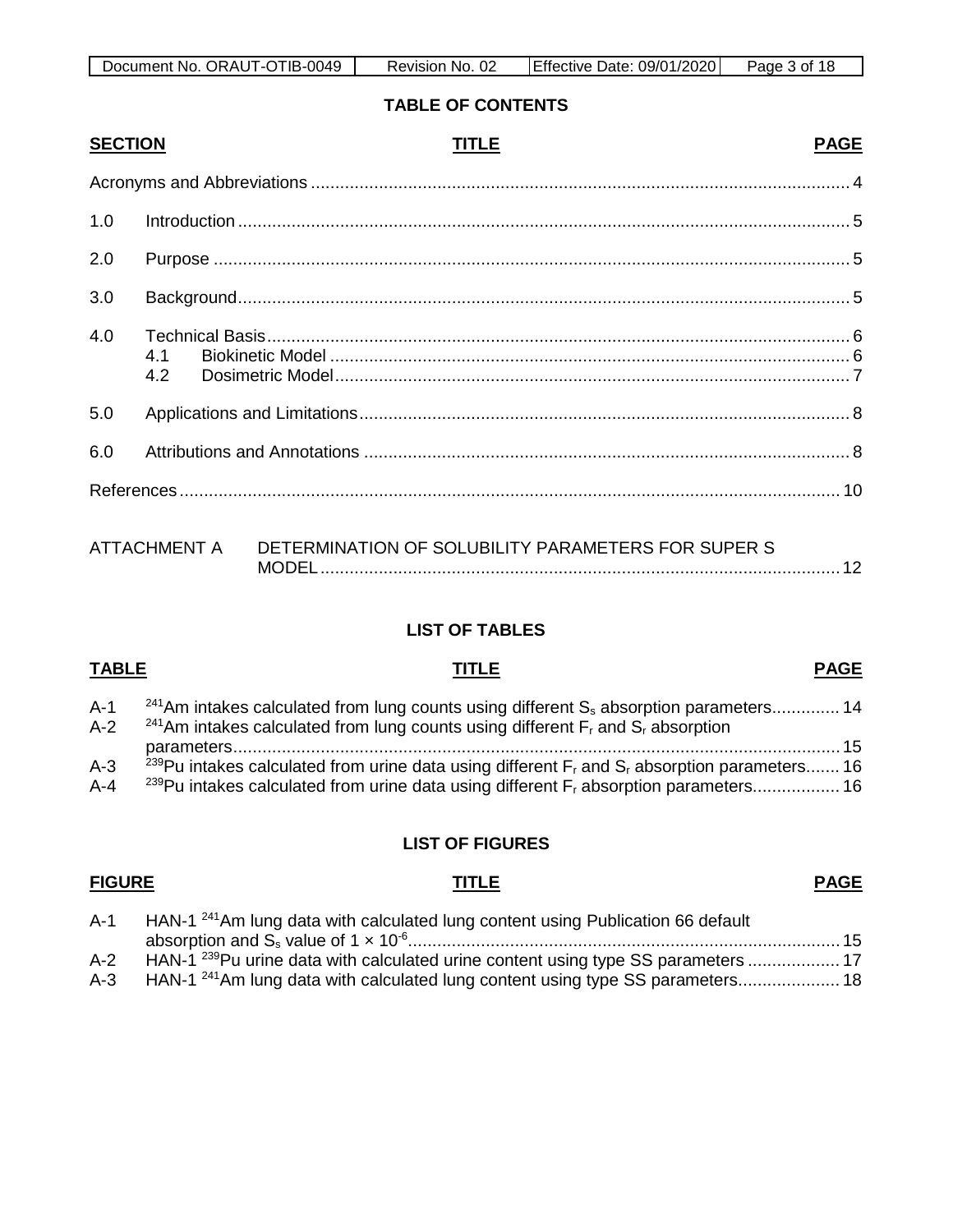## <span id="page-3-0"></span>**ACRONYMS AND ABBREVIATIONS**

| AF<br>AI<br><b>ALV</b>    | absorbed fraction<br>alveolar-interstitial<br>alveolar                                                                                                   |
|---------------------------|----------------------------------------------------------------------------------------------------------------------------------------------------------|
| Bq                        | becquerel                                                                                                                                                |
| <b>DOE</b>                | U.S. Department of Energy                                                                                                                                |
| <b>EEOICPA</b>            | Energy Employees Occupational Illness Compensation Program Act of 2000                                                                                   |
| GI                        | gastrointestinal                                                                                                                                         |
| <b>HRTM</b>               | human respiratory tract model                                                                                                                            |
| <b>ICRP</b><br><b>INT</b> | International Commission on Radiological Protection<br>interstitial                                                                                      |
| M                         | moderate (absorption type)                                                                                                                               |
| <b>NIOSH</b>              | National Institute for Occupational Safety and Health                                                                                                    |
| <b>PER</b>                | program evaluation report                                                                                                                                |
| <b>ORAU</b>               | Oak Ridge Associated Universities                                                                                                                        |
| <b>RFP</b>                | <b>Rocky Flats Plant</b>                                                                                                                                 |
| <b>SEE</b><br>S<br>SS     | specific effective energy<br>SRDB Ref ID Site Research Database Reference Identification (number)<br>slow (absorption type)<br>super S (absorption type) |
| <b>TIB</b>                | technical information bulletin                                                                                                                           |
| <b>U.S.C.</b>             | <b>United States Code</b>                                                                                                                                |
| S                         | section or sections                                                                                                                                      |
| μm                        | micrometer                                                                                                                                               |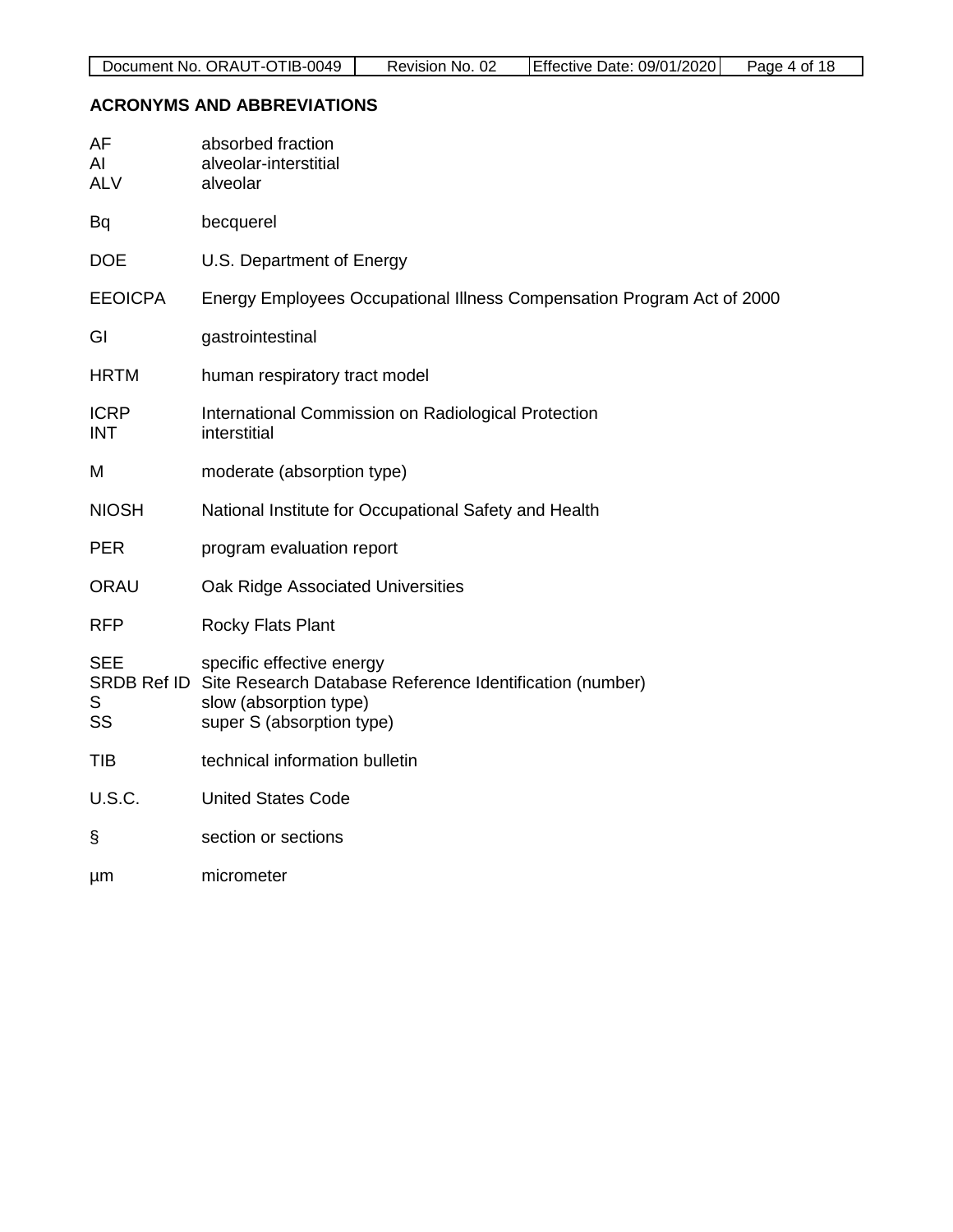| Document No. ORAUT-OTIB-0049 | Revision No. 02 | Effective Date: 09/01/2020 | Page 5 of 18 |
|------------------------------|-----------------|----------------------------|--------------|

#### <span id="page-4-0"></span>**1.0 INTRODUCTION**

Technical information bulletins (TIBs) are not official determinations made by the National Institute for Occupational Safety and Health (NIOSH) but are rather general working documents that provide historical background information and guidance to assist in the preparation of dose reconstructions at particular sites or categories of sites. They will be revised in the event additional relevant information is obtained about the affected site(s). TIBs may be used to assist NIOSH staff in the completion of individual dose reconstructions.

In this document, the word "facility" is used as a general term for an area, building, or group of buildings that served a specific purpose at a site. It does not necessarily connote an "atomic weapons employer facility" or a "Department of Energy (DOE) facility" as defined in the Energy Employees Occupational Illness Compensation Program Act of 2000 [42 U.S.C. § 7384l(5) and (12)].

### <span id="page-4-1"></span>**2.0 PURPOSE**

The purpose of this document is to specify a biokinetic model that is used to evaluate the deposition, retention, and removal of inhaled very insoluble (type SS) plutonium particulates from the respiratory tract. This model merges the latest International Commission on Radiological Protection (ICRP) Publication 130 human respiratory tract model (HRTM) with the current Publication 67 plutonium systemic model and Publication 30 gastrointestinal (GI) tract model.

### <span id="page-4-2"></span>**3.0 BACKGROUND**

A body of evidence from animal studies and accidental human intakes has come forth in the last 40 years indicating that inhaled plutonium oxides can be retained in the lung for a very long time. In recognition of this, in 1994 the ICRP increased the retention time of insoluble (type S) plutonium in the Publication 66 HRTM in relation to the retention predicted by the Publication 30 respiratory tract model (ICRP 1979, 1994, 1997). Nevertheless, a handful of accidental intakes of plutonium oxides at the DOE Rocky Flats Plant (RFP) (Mann and Kirchner 1967), Hanford Site (Carbaugh, Bihl, and Sula 1991; Carbaugh and LaBone 2003; Bihl et al. 1988), Los Alamos National Laboratory (Filipy 2004; James 2005), and Savannah River Site (Carbaugh and LaBone 2003) have exhibited long-term retention of plutonium in the lung exceeding that predicted by the standard type S model. Recent autopsies on workers exposed to plutonium at the Mayak Production Association (Mayak) in Russia revealed a similar effect. Because these cases were from occupational human intakes rather than controlled animal experiments, information needed to define the circumstances that lead to retention of plutonium in the lung exceeding the type S model was insufficient [1]. Indeed, the scientific community lacked consensus about whether this phenomenon truly represented another type of material with different lung absorption parameters, a degradation of the anatomical or physiological processes that remove particles from the lung because of damage from smoking or other toxic materials or from the plutonium alpha radiation itself, or was a demonstration of extreme but natural individual human variability in these processes in a few workers [2]. However, it is clear that, with the depletion of the fast-removal components, the rate of removal of plutonium from the lung was slower than that predicted by type S material for some people under some conditions; as a consequence, the total dose to an organ accumulated over many years is greater. This phenomenon has been popularly referred to as "type super S (SS)", although it is not established that it necessarily is caused only by slower absorption of the plutonium into the blood (Carbaugh and LaBone 2003). Publication 66 does allow for the development of material-specific absorption parameters if sufficient information exists. While the absorption parameters in Publication 66 are controlled by chemical solubility and are thus dependent on chemical form, mechanical clearance from the lungs is considered to be independent of chemical form. In the course of evaluating design cases, it was observed that even when the absorption parameters were set to very long clearance times, the mechanical clearance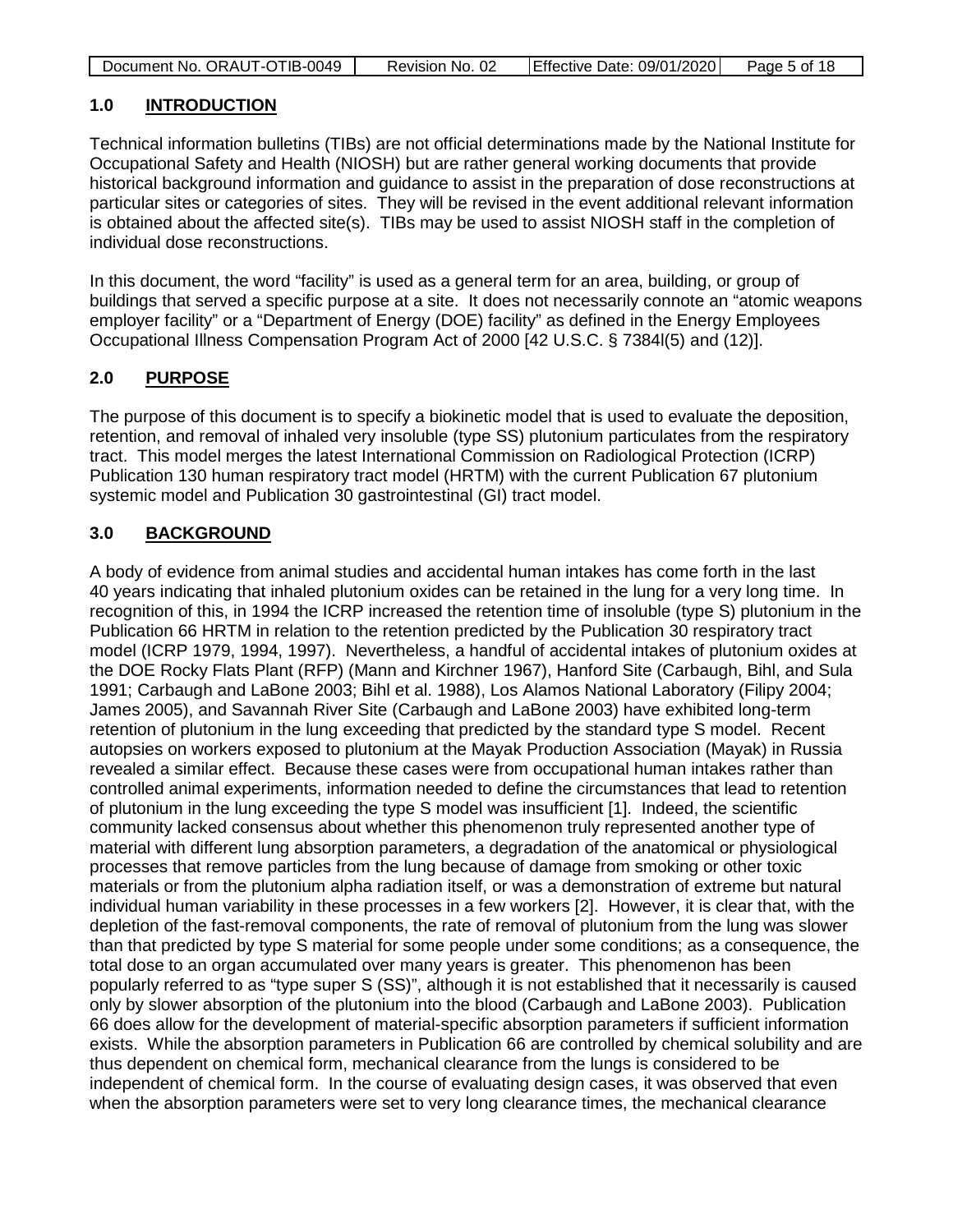| Document No. ORAUT-OTIB-0049 | Revision No. 02 | Effective Date: 09/01/2020 | Page 6 of 18 |
|------------------------------|-----------------|----------------------------|--------------|

from the lungs alone was too fast to account for the slow lung clearance observed in the design cases.

To address the problem of evaluating intakes of type SS plutonium, correction factors were published in Revision 00 of this document (ORAUT 2007). These factors were developed using nine cases from RFP and one case from Hanford that had well-defined intakes and exhibited long lung retention times. Individual lung clearance parameters, as well as absorption parameters, were modified for each case in order to match lung counts and urinalyses performed on these individuals. These individual adjustments in themselves were not considered to be appropriate (either as averages or as a distribution of ranges) for application to the general population. By choosing the worst-case clearances (i.e., the ones with the largest deviation from type S), a bounding absorption type was defined, which was applied to all cases where the default inhalation exposure is to type SS plutonium.

The original version of the TIB did not propose a new class of material for general modeling purposes or propose a new variation of the lung model. Rather, to account for the increased organ doses, the TIB analysis developed empirical "dose adjustment factors" from selected cases from RFP and Hanford that exhibited type SS behavior following intakes of <sup>239</sup>Pu mixtures. For intakes calculated from urinary excretion data, a bounding analysis was implemented as an intake adjustment factor rather than a defined change in ICRP model parameters. This allowed intakes of type SS plutonium to be satisfactorily modeled, but the result was a complex method that has proved sometimes difficult to apply in practice.

The ICRP published a new lung model as part of Publication 130. The new model is a modification to the Publication 66 model. The modification slows down the mechanical clearance rate enough that absorption parameters can be developed to account for type SS material. The Publication 130 lung model is intended to be coupled to new biokinetic models that have not yet been published. However, because the lung model is coupled in the same manner (absorption to the blood and removal to the GI tract), it is possible to couple the new lung model to the current GI tract and biokinetic models. Also necessary to allow this coupling to occur is the fact that the Publications 130 and 66 lung models describe the same physical regions of the lung allowing the current specific effective energy (SEE) values to be used. The one aspect still missing for NIOSH application to insoluble plutonium is the absorption parameters for the type SS material. Both models allow for development of parameters for specific material in cases where there is enough bioassay data to justify modifying parameters from the default values. Type SS plutonium parameters are developed and verified in Attachment A of this document.

Because the ICRP never intended these models to be assembled in this manner, the use of this hybrid model should be limited. This document describes the use of this model for type SS plutonium intakes only. The use of this model for any other material types is beyond the scope of this document.

## <span id="page-5-0"></span>**4.0 TECHNICAL BASIS**

## <span id="page-5-1"></span>**4.1 BIOKINETIC MODEL**

ICRP issued a revised HRTM in Publication 130, *Occupational Intakes of Radionuclides: Part 1* (ICRP 2015), which is at present one of the newer ICRP models that is intended to replace the current models from the 1990s. More importantly, ICRP specifically designed Publication 130 to model the biokinetics of type SS materials in the respiratory tract.<sup>1</sup> This provides the opportunity to create a fully specified biokinetic model for type SS plutonium by coupling the Publication 130 HRTM with the existing plutonium systemic model in Publication 67, *Age-Dependent Doses to Members of the Public from Intake of Radionuclides: Part 2 Ingestion Dose Coefficients* (ICRP 1994b), along with the

 $\ddot{\phantom{a}}$ <sup>1</sup> In fact, ICRP Publication 130 references ORAUT-OTIB-0049, Rev 00.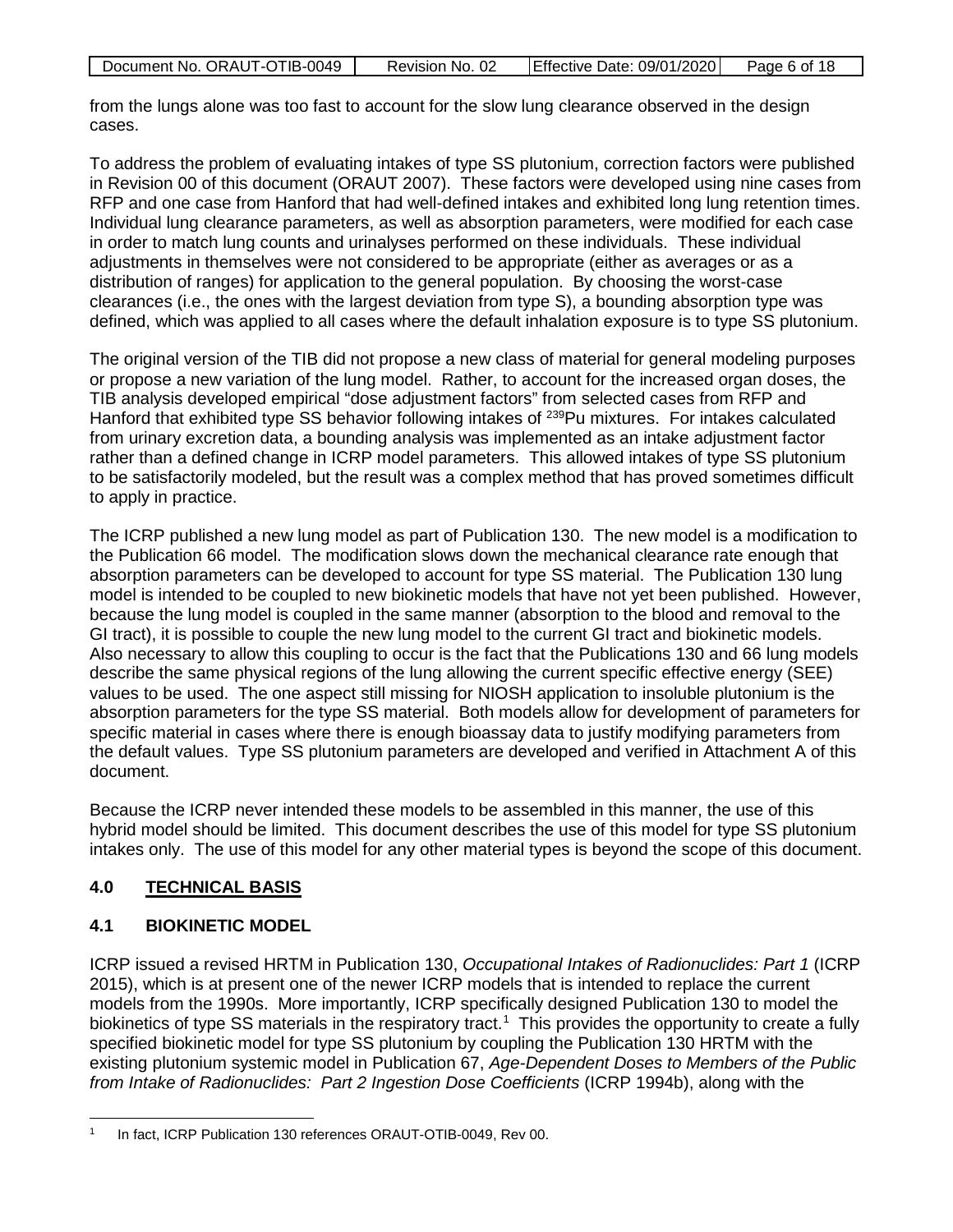| Document No. ORAUT-OTIB-0049 | Revision No. 02 | Effective Date: 09/01/2020 | Page 7 of 18 |
|------------------------------|-----------------|----------------------------|--------------|

Publication 30 GI tract model in Publication 30, *Limits for the Intake of Radionuclides by Workers, Part 1* (ICRP 1979). This "hybrid" model can be used to evaluate intakes calculated from air monitoring data, chest counts, urine bioassay, and fecal bioassay following intakes of type SS plutonium without the use of complex correction factors while at the same time using only official ICRP models.

The Publication 130 lung model is a fairly minor modification of the Publication 66 lung model:

- The alveolar-interstitial (AI) source region in the Publication 66 model consists of three source compartments (AI1, AI2, and AI3). This region was replaced with two compartments (alveolar [ALV] and interstitial [INT]) in Publication 130. The BB and bb regions in the Publication 66 model each have three compartments (BB1, BB2, and BBseq) while the BB2 and bb2 compartments are eliminated in the Publication 130 model. For details see Publication 130 Figure A-2.
- The deposition fractions for these compartments are those for 5-um aerodynamic median activity diameter aerosol inhaled by Reference Worker in Publication 130 Table A-2(c).
- The regional deposition fractions are given in Publication 130 Table A-1(b).
- The mechanical transfer rate constants are given in Publication 130 Table A-1(a).

Publication 66 provided default dissolution parameters for all elements. Publication 130 provides element-specific dissolution parameters that have not yet been published. The hybrid model uses the modified<sup>2</sup> dissolution parameters given below that lower the predicted urinary excretion per unit intake to better match urinary observed excretion in workers (see Attachment A in this document) who have had intakes of type SS plutonium:

- $S_s = 1 \times 10^{-6}$
- $S_r = 100.1$
- $F_r = 0.001209$

The Publication 67 plutonium systemic model couples to the Publication 130 HRTM at the blood compartment. The structure and transfer rate constants are given in Table B-2 of Publication 67. The Publication 30 GI tract model couples to the systemic model and the HRTM. The transfer rate constants for the compartments of the GI tract are given in Figure 6.1 of Publication 30. The fraction of ingested type SS plutonium that transfers across the small intestine wall is the ICRP type S standard  $f_1 = 1 \times 10^{-5}$ .

## <span id="page-6-0"></span>**4.2 DOSIMETRIC MODEL**

The ICRP system of internal dosimetry uses SEEs to convert decays in a source region to dose in a target region. These SEEs exist as source and target pairs. The SEEs calculations include conversion factors as well as energy, yield, and radiation weighting factor of the emitted radiation. It also includes an absorbed fraction (AF) and the mass of the target tissue  $(M_t)$ . The AF is simply the fraction of energy emitted by the source compartment that is absorbed in the target tissue.

Under Publication 66, the AI1, AI2, and AI3 compartments are three mathematical clearance rates from the same physical source region. As such, only one AF exists for the AI as a source region and the decays calculated in the three regions are included in that single source region. While Publication 130 does not seem to explicitly state it, it is clear that the ALV and INT compartments are

 $2 \text{ S}_\text{s}$ , and F<sub>r</sub> are the only parameters in the hybrid model that are modified from the ICRP default values.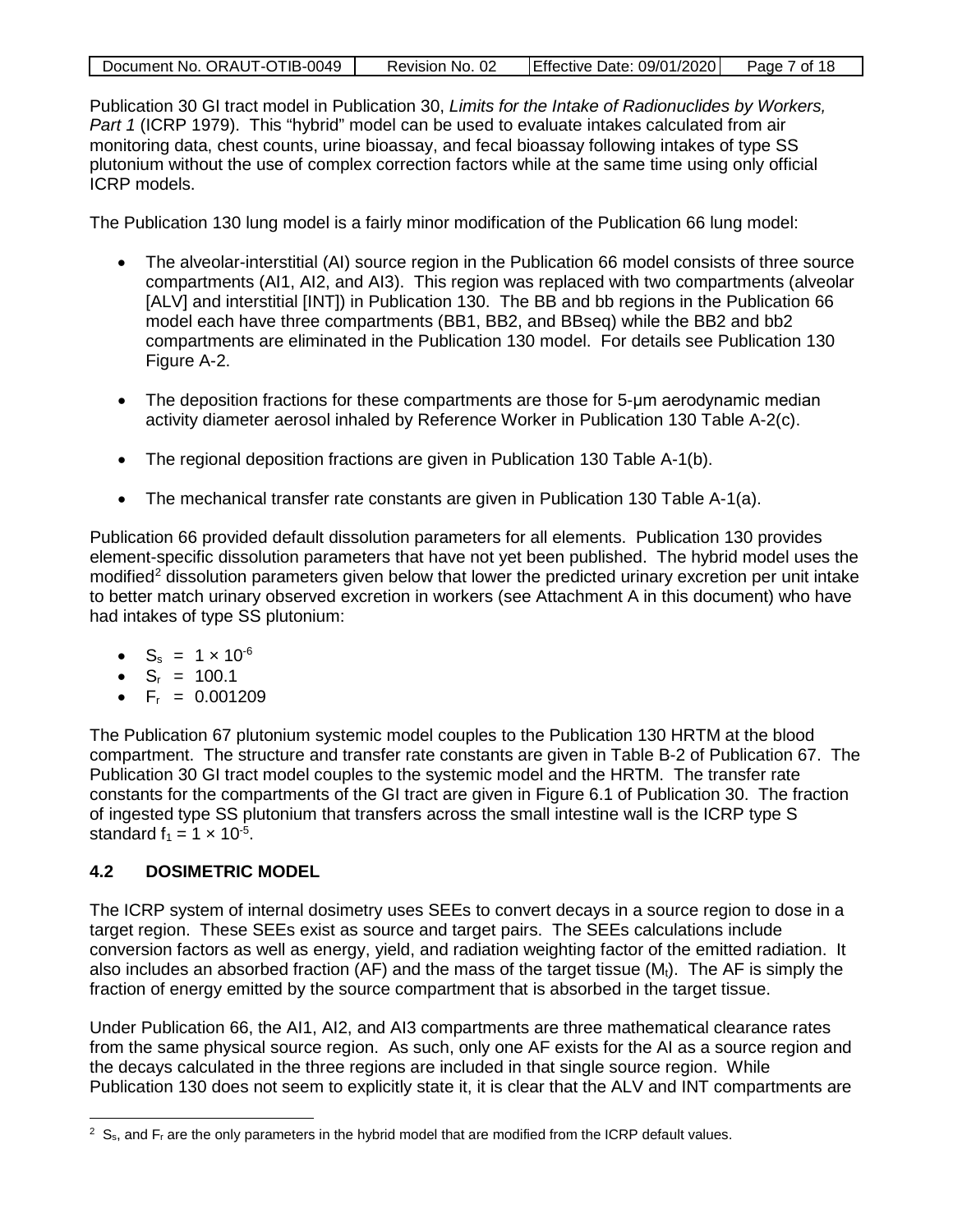| Document No. ORAUT-OTIB-0049 | Revision No. 02 | Effective Date: $09/01/2020$ Page 8 of 18 |  |
|------------------------------|-----------------|-------------------------------------------|--|

also just two mathematical clearance rates from the same physical source region. This is clear in Table A.2 of Publication 133 (ICRP 2016), which lists only AI as a source region. Therefore, the existing AF for the AI region can be applied to the sum of the decays in the ALV and INT compartments.

Publication 66 provided for different thicknesses for the source regions BB1 and BB2 (as well as bb1 and bb2). Because of that, the AFs for these two sources are different. Publication 130 combined these two compartments into a single BB and single bb compartment; paragraph 135 describes the combined region as having a "thickness-weighted sum" of the two Publication 66 regions. Publication 133 describes this thickness-weighting as 5/11 and 6/11 for BB1 and BB2 and 2/6 and 4/6 for bb1 and bb2, respectively. A mathematical formula is provided that indicates the weighting can simply be applied to the AFs for BB1 and BB2 to produce a new BB AF. Likewise, a similar formula is shown for bb1 and bb2. The dose reconstruction type SS model will use this weighting because it is discussed in Publication 130.

One last change ICRP made in Publication 130 was to the lung model in the calculated regional equivalent doses. Publication 66 calculates a dose to the "lung" region using a weighted average of the thoracic lung regions [BB, bb, AI, and LN(th)]. The revised ICRP system includes a change to the source and target regions of the body, which would now include a lymphatic system dose. Because of this, dose to the LN(th) was to be removed from the "lung" region dose weighting. Because ICRP has not yet published all parts of its new system, the system cannot yet be used in its entirety and no such lymphatic system dose will be calculated for EEOICPA at this time. Therefore, the original Publication 66 tissue weighting for calculating "lung" dose will continue to be used.

In summary, except as noted above, all the currently used source-target pair AFs (and therefore the SEEs) for the Publication 60 series models can be used for this new type SS model. Decays in the ALV and INT compartments will be assigned to the AI source region. The AF for the BB and bb regions will be a weighted average of the BB1 and BB2 AFs and a weighted average of the bb1 and bb2 AFs, respectively.

### <span id="page-7-0"></span>**5.0 APPLICATIONS AND LIMITATIONS**

The type SS model applies only to intakes of plutonium oxide and cermets produced with plutonium oxide as the ceramic material; however, it is favorable to the claimant to apply it if the intake material is unknown and plutonium oxide is a possibility. Considering the uncertainty in the nature of the material, long-term (years) air oxidation of formerly type M plutonium can be considered to apply.

Type SS applies only to intakes of plutonium for which the activity isotopic ratio of <sup>239+240</sup>Pu to <sup>238</sup>Pu is greater than 1. This restriction is based on the observed behavior of relatively pure  $^{238}$ Pu, which tends to be more soluble than <sup>239</sup>Pu (Guilmette 1994; Hickman 1995; James et al. 2003). When this condition is met, type SS behavior applies to all isotopes in the plutonium mixture.

Type SS applies to the dose from  $241$ Am in the mixture when the activity ratio of  $239+240$ Pu to  $241$ Am is greater than 1.

Type SS does not apply to situations where the plutonium is a minor constituent by mass in another matrix, such as in recycled uranium.

### <span id="page-7-1"></span>**6.0 ATTRIBUTIONS AND ANNOTATIONS**

Where appropriate in this document, bracketed callouts have been inserted to indicate information, conclusions, and recommendations provided to assist in the process of worker dose reconstruction. These callouts are listed here in the Attributions and Annotations section, with information to identify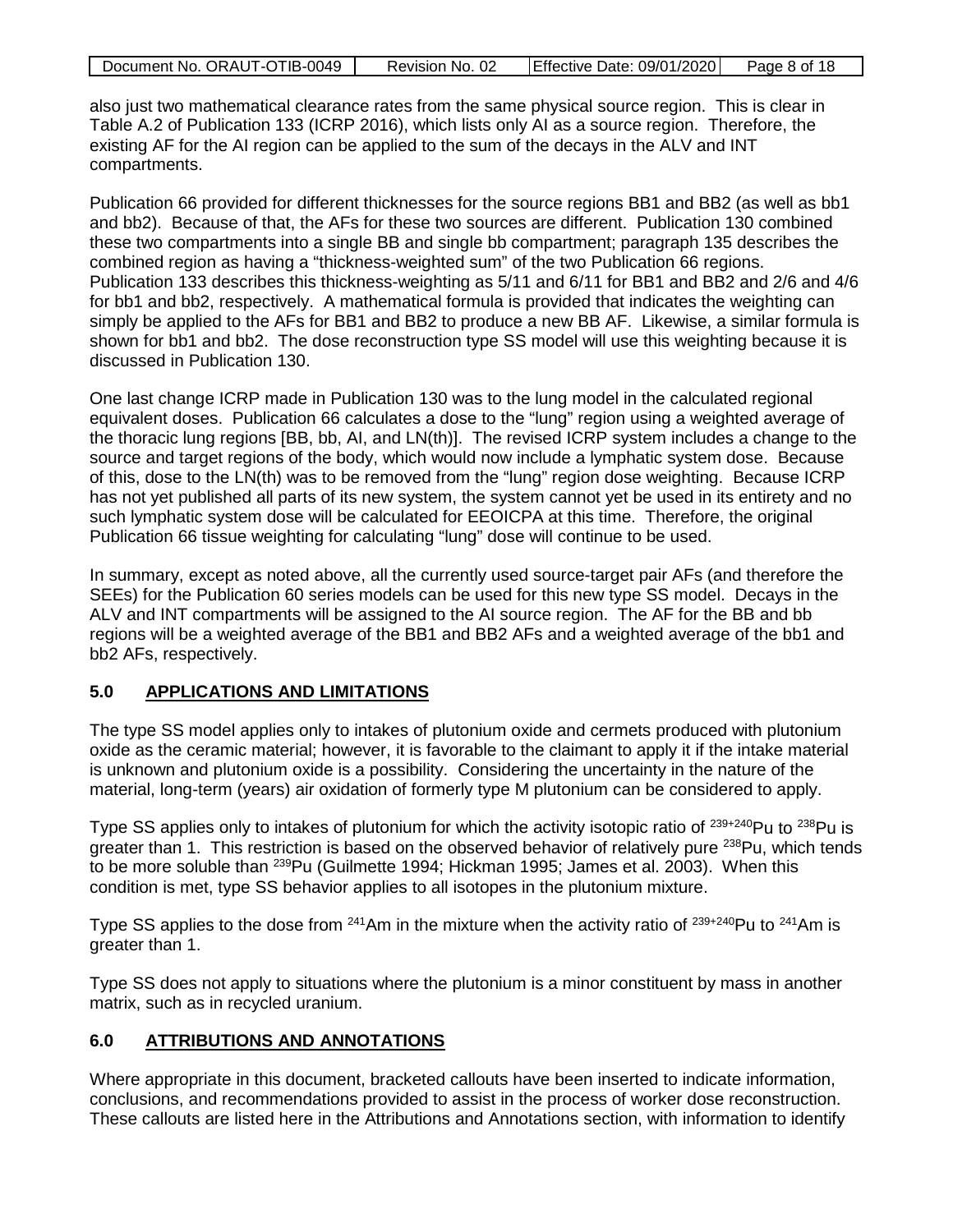| Document No. ORAUT-OTIB-0049 | Revision No. 02 | Effective Date: 09/01/2020 | Page 9 of 18 |
|------------------------------|-----------------|----------------------------|--------------|
|                              |                 |                            |              |

the source and justification for each associated item. Conventional References, which are provided in the next section of this document, link data, quotations, and other information to documents available for review on the Project's Site Research Database.

- [1] LaBone, Thomas R. ORAU Team. Deputy Principal Internal Dosimetrist. January 2007. There are documented cases (see references in first paragraph of Section [3.0\)](#page-4-2) of occupational exposure to plutonium where the plutonium is retained in the lung for longer periods of time than expected for type S plutonium.
- [2] Bihl, Donald E. ORAU Team. Principal Health Physicist. January 2007. Based on personal discussions on this topic with A. C. James, R. J. Guilmette, F. F. Hahn, W. J. Bair, and others. Also based on peer review on an article on this subject submitted to *Health Physics* that was rejected because of lack of consensus among the reviewers and authors on key issues of the model.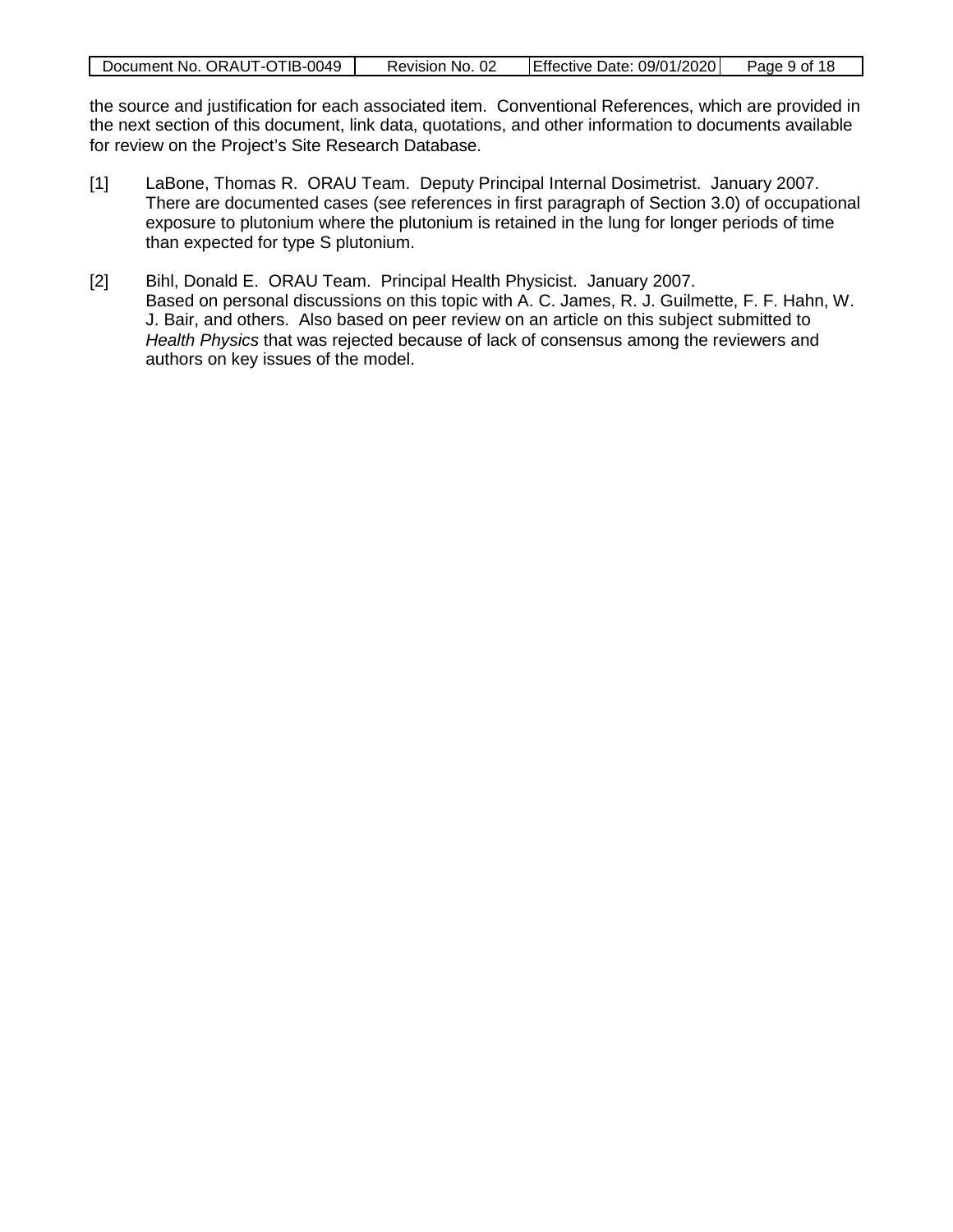| Document No. ORAUT-OTIB-0049 | Revision No. 02 | Effective Date: 09/01/2020 Page 10 of 18 |  |
|------------------------------|-----------------|------------------------------------------|--|

#### <span id="page-9-0"></span>**REFERENCES**

- Bihl, D. E., T. P. Lynch, E. H. Carbaugh, and M. J. Sula, 1988, *Methods to Improve Intake Monitoring for Freshly Separated, Poorly Transported Plutonium*, PNL-6695, Pacific Northwest National Laboratory, Battelle Memorial Institute, Richland, Washington, September. [SRDB Ref ID: 46752]
- Carbaugh, E. H., D. E. Bihl, and M. J. Sula, 1991, "Long-Term Follow-Up of HAN-1, an Acute Plutonium Oxide Inhalation Case," *Radiation Protection Dosimetry*, volume 38, numbers 1–3, pp. 99–104. [SRDB Ref ID: 18052]
- Carbaugh, E. H., and T. R. LaBone, 2003, "Two Case Studies of Highly Insoluble Plutonium Inhalation with Implications for Bioassay," *Radiation Protection Dosimetry*, volume 105, numbers 1–4, pp. 133–138. [SRDB Ref ID: 18053]
- Filipy, R. E., 2004, "Applying the International Commission on Radiological Protection (ICRP) Biokinetic Models," p. 37 in *Annual Report of the U. S. Transuranium and Uranium Registries, Annual Report Feburay 1, 2003 - January 31, 2004*, USTUR-0197-04, S. M. Ehrhart and R. E. Filipy, editors, Washington State University, Richland, Washington. [SRDB Ref ID: 18054]
- Guilmette, R. A., W. C. Griffith, and A. W. Hickman, 1994, "Intake Assessment for Workers Who Have Inhaled Pu-238 Aerosols," *Radiation Protection Dosimetry,* volume 53, numbers 1-4, pp 127- 131. [SRDB Ref ID: 120904]
- Hickman, A. W., W. C. Griffin, G. S. Roessler, and R. A. Guilmette, 1995, "Application of a Canine Pu-238 Biokinetics/Dosimetry Model to Human Bioassay Data," *Health Physics,* volume 68, number 3, pp 359-370. [SRDB Ref ID: 167452]
- ICRP (International Commission on Radiological Protection), 1979, *Limits for the Intake of Radionuclides by Workers, Part 1*, Publication 30, Part 1, Pergamon Press, Oxford, England. [SRDB Ref ID: 22733]
- ICRP (International Commission on Radiological Protection), 1994a, *Human Respiratory Tract Model for Radiological Protection*, Publication 66, Pergamon Elsevier Science Inc., Tarrytown, New York. [SRDB Ref ID: 22732]
- ICRP (International Commission for Radiological Protection), 1994b, *Age-Dependent Doses to Members of the Public from Intake of Radionuclides: Part 2 Ingestion Dose Coefficients*, Publication 67, Pergamon Press, Oxford, England. [SRDB Ref ID: 36901]
- ICRP (International Commission on Radiological Protection), 2015, *Occupational Intakes of Radionuclides: Part 1*, Publication 130, Sage Publishing, London, England. [SRDB Ref ID: 168251]
- ICRP (International Commission on Radiological Protection), 2016, *The ICRP Computational Framework for Internal Dose Assessment for Reference Adults: Specific Absorbed Fractions*, Publication 133, Annals of the ICRP, 45, pp. 1–74, Sage Publishing, London, England. [SRDB Ref ID: 168385]
- James, A. C., 2005, "Progress on Modeling Whole-Body Cases," Appendix C in *Proposal to Manage and Operate the United States Transuranium and Uranium Registries*, Washington State University, Richland, Washington, February 8. [SRDB Ref ID: 18055]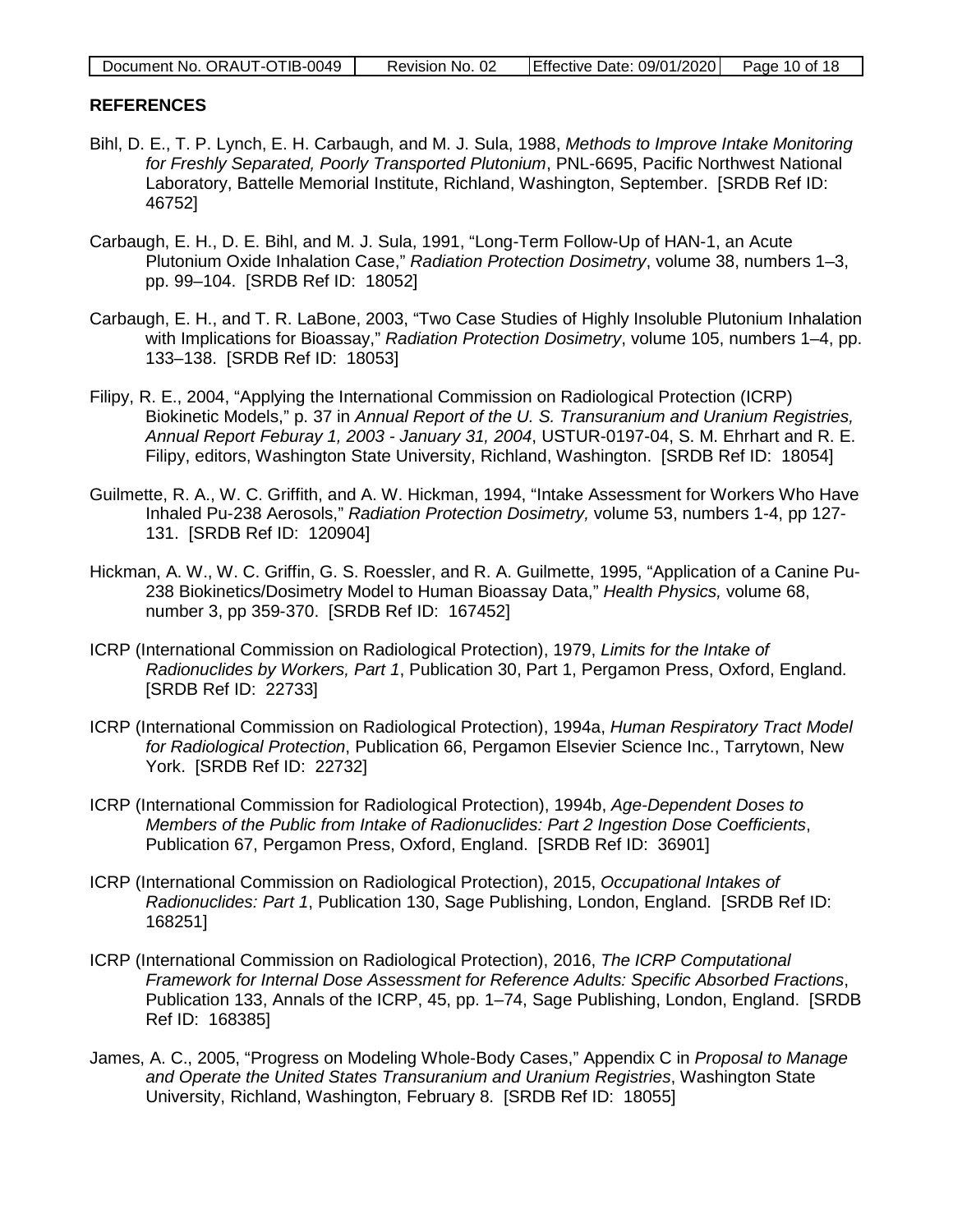|  | Document No. ORAUT-OTIB-0049 | Revision No. 02 | Effective Date: 09/01/2020 Page 11 of 18 |  |
|--|------------------------------|-----------------|------------------------------------------|--|
|--|------------------------------|-----------------|------------------------------------------|--|

- James, A. C., R. E. Filipy, J. J. Russell, and J. F. McInroy, 2003, "USTUR Case 0259 Whole Body Donation: A Comprehensive Test of the Current ICRP Models for the Behavior of Inhaled Pu-238 Oxide Ceramic Particles," *Health Physics*, volume 84, number 1, pp. 2–33. [SRDB Ref ID: 77731]
- Mann, J. R., and R. A. Kirchner, 1967, "Evaluation of Lung Burden Following Acute Inhalation Exposure to Highly Insoluble PuO2," *Health Physics*, volume 13, pp. 877–882. [SRDB Ref ID: 7974]
- ORAUT (Oak Ridge Associated Universities Team), 2007, *Estimating Doses for Plutonium Strongly Retained in the Lung*, ORAUT-OTIB-0049, Rev. 00, Cincinnati, Ohio, February 6. [SRDB Ref ID: 29975]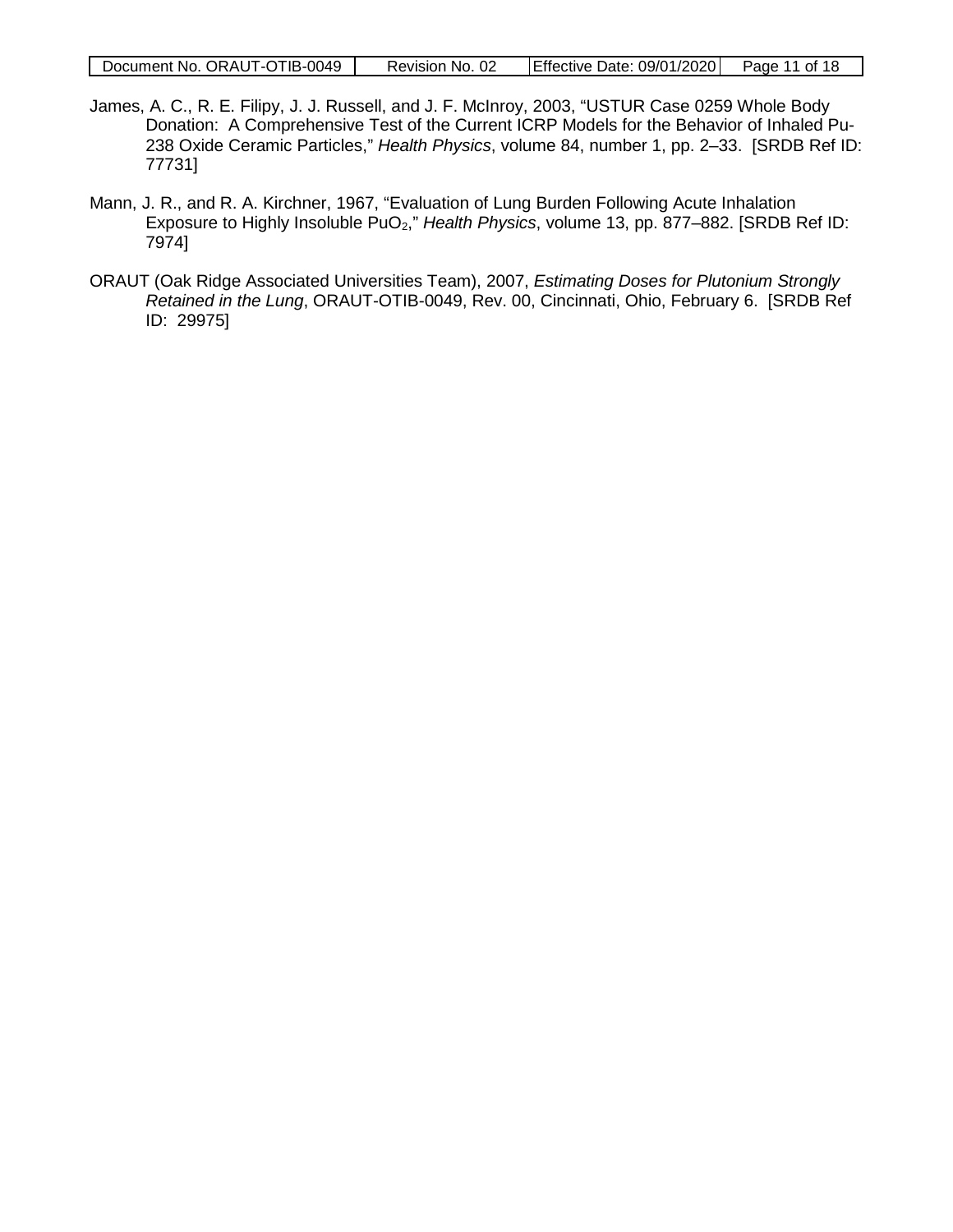### **TABLE OF CONTENTS**

<span id="page-11-0"></span>

| <b>SECTION</b> | <b>TITLE</b><br><b>PAGE</b> |
|----------------|-----------------------------|
|                |                             |
| A.2            |                             |
|                |                             |
|                |                             |
|                |                             |
|                |                             |

### **LIST OF TABLES**

#### **TABLE TITLE PAGE**

| $A-1$   | $241$ Am intakes calculated from lung counts using different $S_s$ absorption parameters 14                   |
|---------|---------------------------------------------------------------------------------------------------------------|
| $A-2$   | <sup>241</sup> Am intakes calculated from lung counts using different $F_r$ and $S_r$ absorption              |
|         |                                                                                                               |
| $A-3$   | <sup>239</sup> Pu intakes calculated from urine data using different $F_r$ and $S_r$ absorption parameters 16 |
| $A - 4$ | <sup>239</sup> Pu intakes calculated from urine data using different F <sub>r</sub> absorption parameters 16  |
|         |                                                                                                               |

## **LIST OF FIGURES**

#### **FIGURE TITLE PAGE**

# A-1 HAN-1<sup>241</sup>Am lung data with calculated lung content using Publication 66 default absorption and Ss [value of 1 × 10-6.........................................................................................](#page-14-1) 15 A-2 HAN-1<sup>239</sup>Pu urine data with calculated urine content using type SS parameters ..............................<br>A-3 HAN-1<sup>241</sup>Am lung data with calculated lung content using type SS parameters............................

HAN-1<sup>241</sup>Am lung data with calculated lung content using type SS parameters..................... 18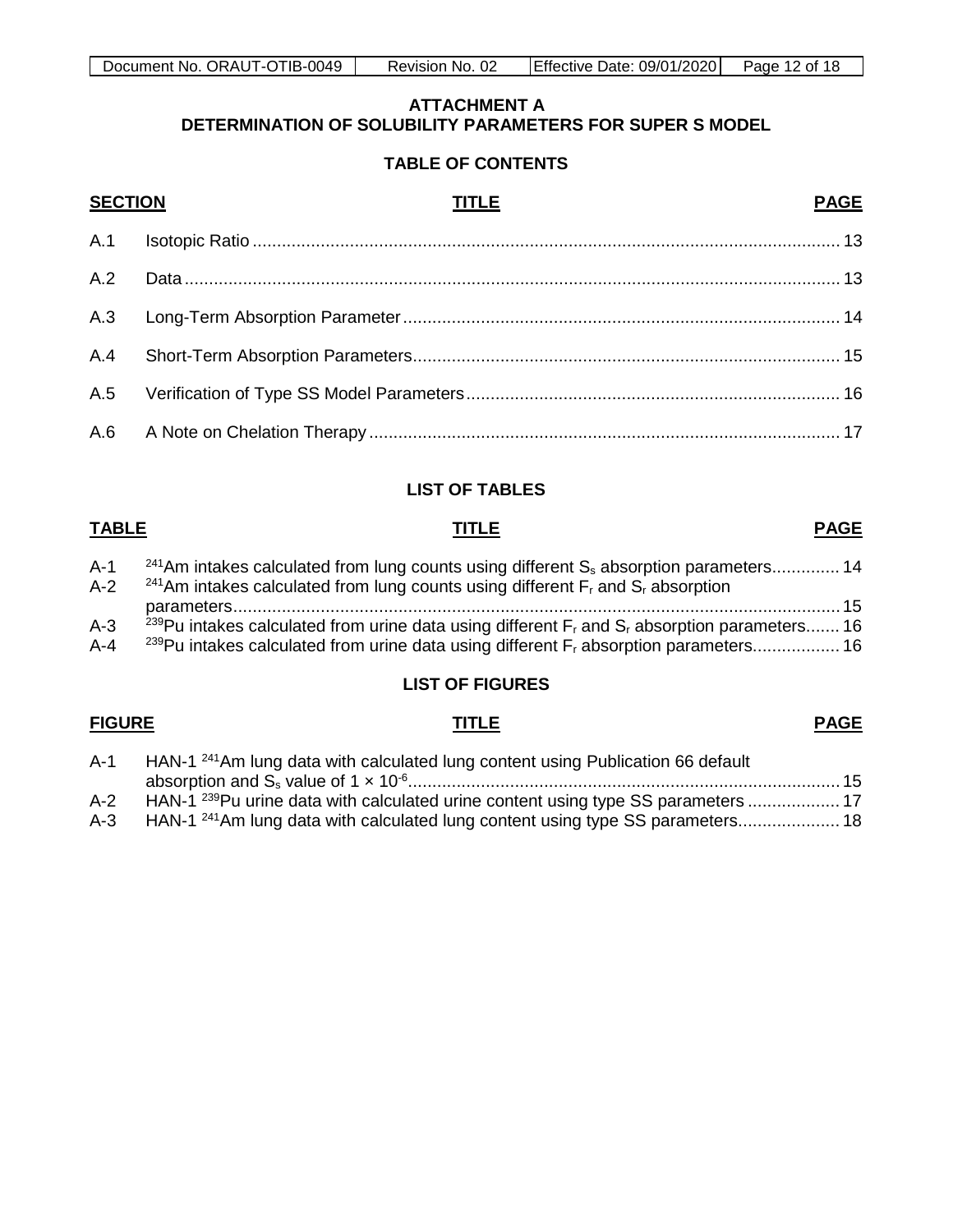While ICRP has published a new lung model, it has not published solubility parameters for plutonium. Therefore, solubility parameters are evaluated here for use with the type SS model. The original version of this TIB evaluated selected cases from RFP and Hanford that exhibited type SS behavior. A combination of one RFP case (RFP 872) and one Hanford case (HAN-1) resulted in worst-case correction factors at various times after an intake. However, in developing parameters for an actual model, it is not possible to use two different cases as one.

Plutonium intakes normally include several isotopes of plutonium as well as <sup>241</sup>Am ingrowth from <sup>241</sup>Pu decay. Lung counts performed for monitoring of plutonium intakes normally measure <sup>241</sup>Am content in the lungs, while urinalysis normally measures <sup>239</sup>Pu with or without some other additional isotopes of plutonium. As a result, it is critical to know the isotopic mix of the inhaled material in order to develop parameters that will describe the same intake using either type of bioassay. The HAN-1 case included an isotopic analysis of the inhaled material as well as a discussion of which isotopes of plutonium were measured in the urinalysis. Also, in the original version of this TIB, the HAN-1 case produced the worst-case correction factors for most years. Therefore, the HAN-1 case was used to develop the solubility parameters for type SS plutonium.

The solubility parameters considered are  $F_1$ ,  $S_1$ , and  $S_2$ . The parameter  $F_1$  represents the fraction of the inhaled material that is absorbed by the blood relatively rapidly.  $S<sub>r</sub>$  represents that rate at which the material is absorbed. The remaining fraction of the material (1 –  $F<sub>r</sub>$ ) is absorbed as a slower rate represented by S<sub>s</sub>.

## <span id="page-12-0"></span>**A.1 ISOTOPIC RATIO**

Carbaugh and LaBone (2003) provides the isotopic ratio of the plutonium isotopes and 241Am in the material involved in the incident. The values are given in atomic percentages, but they easily convert to activity fractions. From this data, the two activity ratios important to this analysis can be calculated to be 168:1 for <sup>241</sup>Pu-to-<sup>241</sup>Am activity and 6.21:1 for <sup>239</sup>Pu-to-<sup>241</sup>Am activity. These ratios are important for two reasons. First, the lung counts for plutonium rely on  $241$ Am counting. However, the  $241$ Am will include not only the inhaled  $241$ Am but also  $241$ Am from the decay of  $241$ Pu in the body. Therefore, the <sup>241</sup>Pu-to-<sup>241</sup>Am activity ratio is necessary to account for this ingrowth of <sup>241</sup>Am. Second, the <sup>239</sup>Pu-to-<sup>241</sup>Am ratio is important because, while lung counting relies on <sup>241</sup>Am, urine samples would normally be analyzed for <sup>239</sup>Pu. The <sup>239</sup>Pu-to-<sup>241</sup>Am ratio is necessary for comparison of lung counting data and urine data.

## <span id="page-12-1"></span>**A.2 DATA**

The lung count data consisted of <sup>241</sup>Am measurements and were used directly. The urine data were analyzed using autoradiography procedures before 1983. Starting in 1983, alpha spectrometry was used. The autoradiography procedure would have detected <sup>238</sup>Pu, <sup>239</sup>Pu, and <sup>240</sup>Pu together. The alpha counting would have distinguished between  $^{238}$ Pu and the other two but not between the  $^{239}$ Pu and  $240$ Pu. Therefore, the urine samples Carbaugh and LaBone (2003) described represent  $238$ Pu +  $^{239}$ Pu +  $^{240}$ Pu until 1983 and  $^{239}$ Pu +  $^{240}$ Pu starting in 1983. Based on the activity fractions of the inhaled material, the fraction of activity in the urine samples representing <sup>239</sup>Pu is 0.588 before 1983 and 0.669 starting in 1983.

From the urine samples in Carbaugh and LaBone (2003) and the activity ratios of the inhaled material, the amount of 239Pu excreted in the urine was calculated on each sample day. No adjustments were made for decay. No appreciable amount of decay would have occurred in  $^{239}$ Pu or  $^{240}$ Pu. For  $^{238}$ Pu, less than 4% of the initial <sup>238</sup>Pu activity would have decayed by 1983. Furthermore, <sup>238</sup>Pu activity was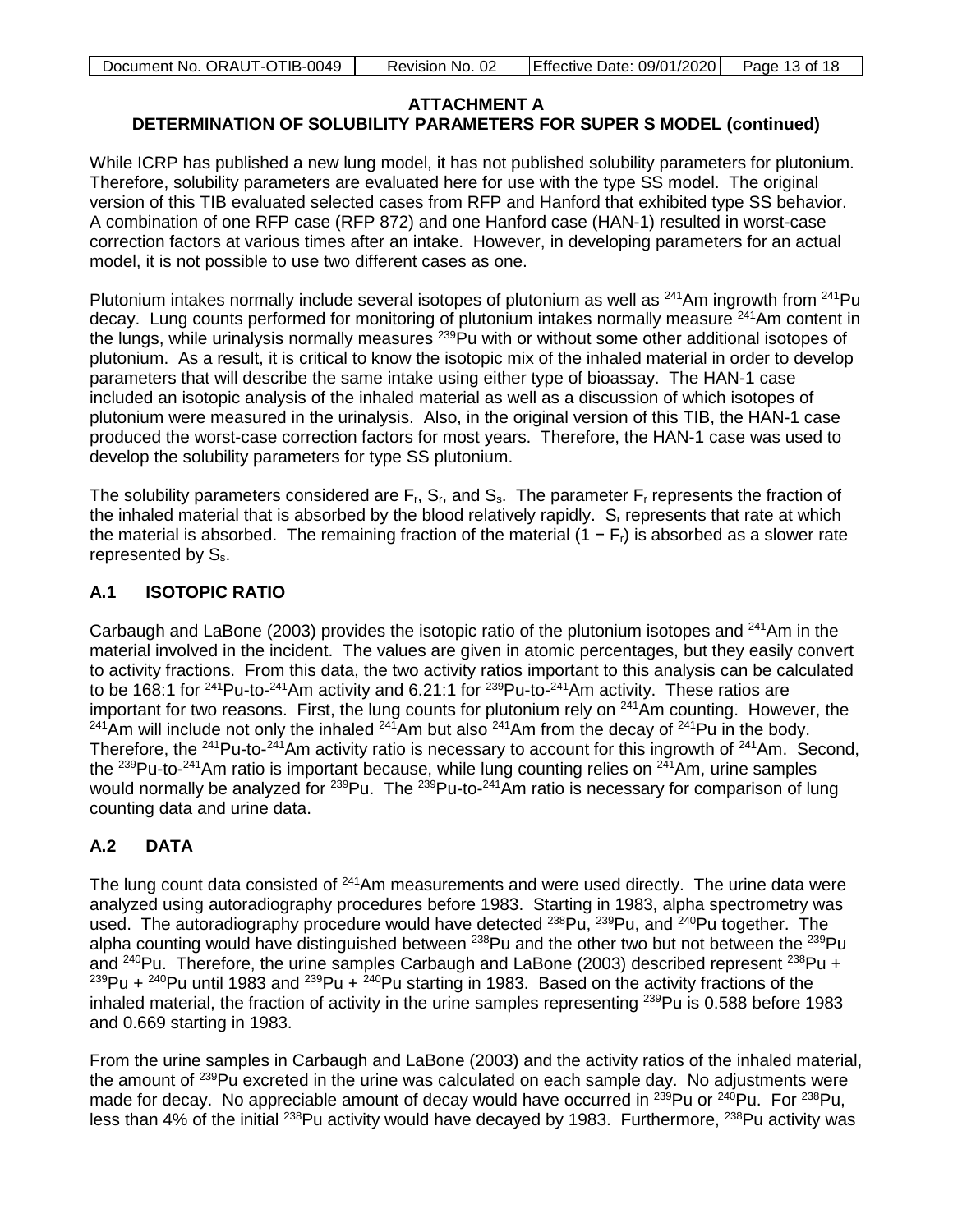## **ATTACHMENT A**

#### **DETERMINATION OF SOLUBILITY PARAMETERS FOR SUPER S MODEL (continued)**

only about 12% of the total activity from these three. Therefore, any decay adjustment would change the sample result by less than 1% so no adjustment was considered necessary. Lastly, four urine samples were collected on the day of the event with no indication of the time of collection. The time during the first day significantly affects the amount of time between exposure and sample. Therefore, the first day of urine samples was excluded from the dataset for modeling.

In order to determine the appropriate solubility parameters, intakes were calculated a number of times from either lung or urine data. All the intake calculations discussed were performed using a least squares fit of the applicable data.

#### <span id="page-13-1"></span>**A.3 LONG-TERM ABSORPTION PARAMETER**

The first attempt to develop absorption parameters for the new type SS model was to simply use the default type S parameters from Publication 66. Not surprisingly, these parameters underestimated the long-term retention of the <sup>241</sup>Am in the lungs (Figure A-1). Because the long-term retention was of interest, the slow absorption rate  $(S_s)$  was reduced. The  $S_s$  value was reduced by a factor of 10 and the <sup>241</sup>Am intake calculated. The results for several iterations of this process (Table A-1) showed that once reduced below 1  $\times$  10<sup>-6</sup> there was essentially no difference in the results. Further, the fit using  $1 \times 10^{-6}$  was better than that obtained using the ICRP type S default (Figure A-1).

Table A-1.  $^{241}$ Am intakes calculated from lung counts using different  $S_s$  absorption parameters.

<span id="page-13-0"></span>

|          | S,    | $\mathbf{S}_{\mathbf{s}}$ | <b>Intake</b> |
|----------|-------|---------------------------|---------------|
| 0.000998 | 100.1 | $1E-4$                    | 1.921.6       |
| 0.000998 | 100.1 | $1E-5$                    | 1,651.6       |
| 0.000998 | 100.1 | $1E-6$                    | 1,621.6       |
| 0.000998 | 100.1 | $1E-7$                    | 1,618.6       |
| 0.000998 | 100.1 | $1E-8$                    | 1,618.3       |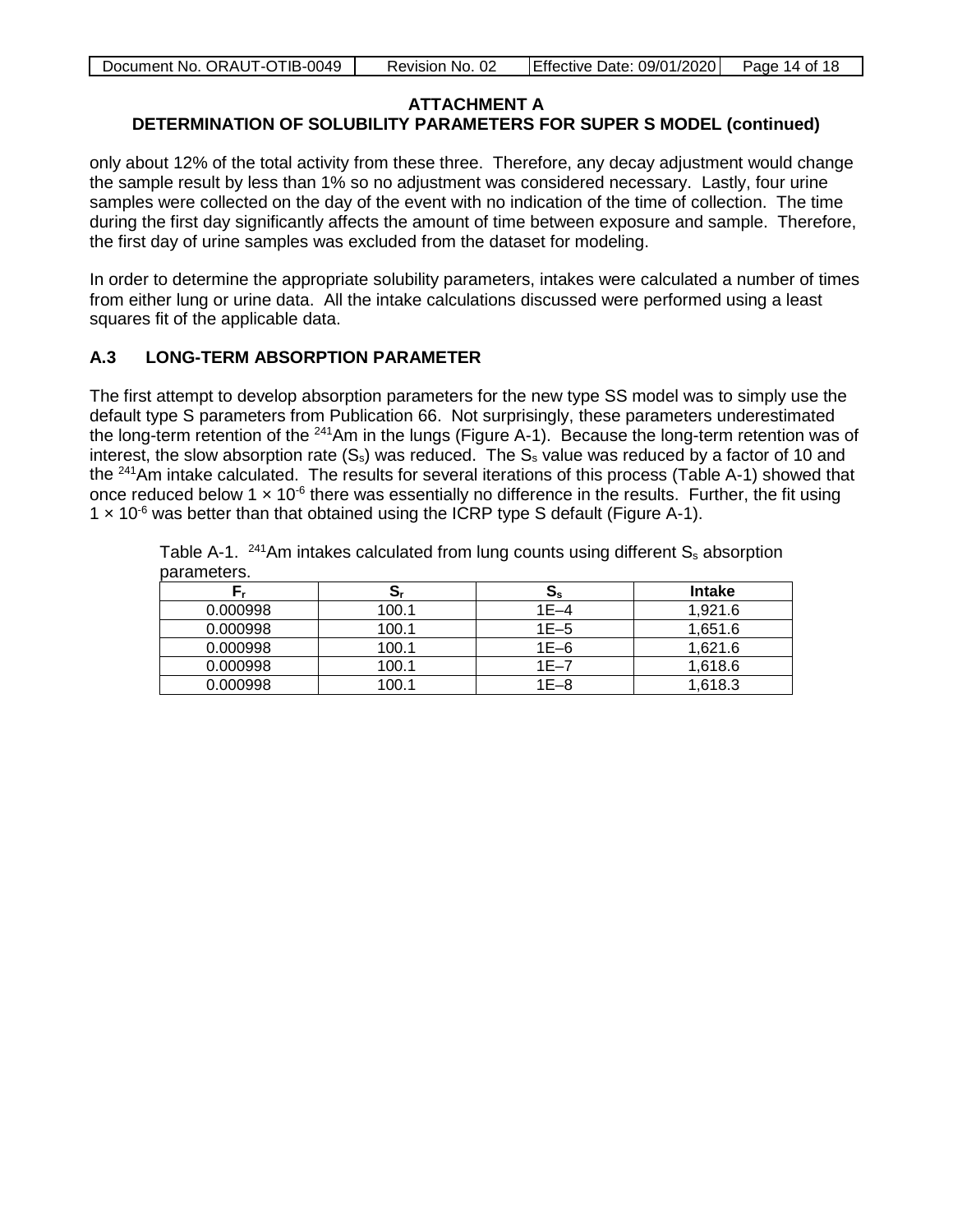**ATTACHMENT A DETERMINATION OF SOLUBILITY PARAMETERS FOR SUPER S MODEL (continued)**



Figure A-1. HAN-1<sup>241</sup>Am lung data with calculated lung content using Publication 66 default absorption and  $S_s$  value of 1  $\times$  10<sup>-6</sup>.

### <span id="page-14-2"></span>**A.4 SHORT-TERM ABSORPTION PARAMETERS**

With the S<sub>s</sub> value of 1  $\times$  10<sup>-6</sup> set to define the long-term retention of <sup>241</sup>Am in the lungs, it was then necessary to develop the short-term absorption parameters. Using the same lung count data, the parameters were varied one at a time and the <sup>241</sup>Am intake was calculated. The results are shown in Table A-2.

<span id="page-14-1"></span>Table A-2. <sup>241</sup>Am intakes calculated from lung counts using different  $F_r$  and  $S_r$ absorption parameters.

<span id="page-14-0"></span>

|          | Οr    | $\mathbf{S}_{\mathbf{s}}$ | <b>Intake</b><br>(Bq) |
|----------|-------|---------------------------|-----------------------|
| 0.000998 | 100.1 | $1E-6$                    | 1,621.6               |
| 0.000998 |       | $1E-6$                    | 1,621.6               |
| 0.00998  | 100.1 | $1E-6$                    | 1,635.8               |

It can be seen in Table A-2 that varying the  $F_r$  and  $S_r$  parameters had little effect on the calculated intake. Therefore, the lung count data are not a good means of determining the appropriate values for these parameters. This analysis then evaluated the <sup>239</sup>Pu urine data. In a similar fashion to the lung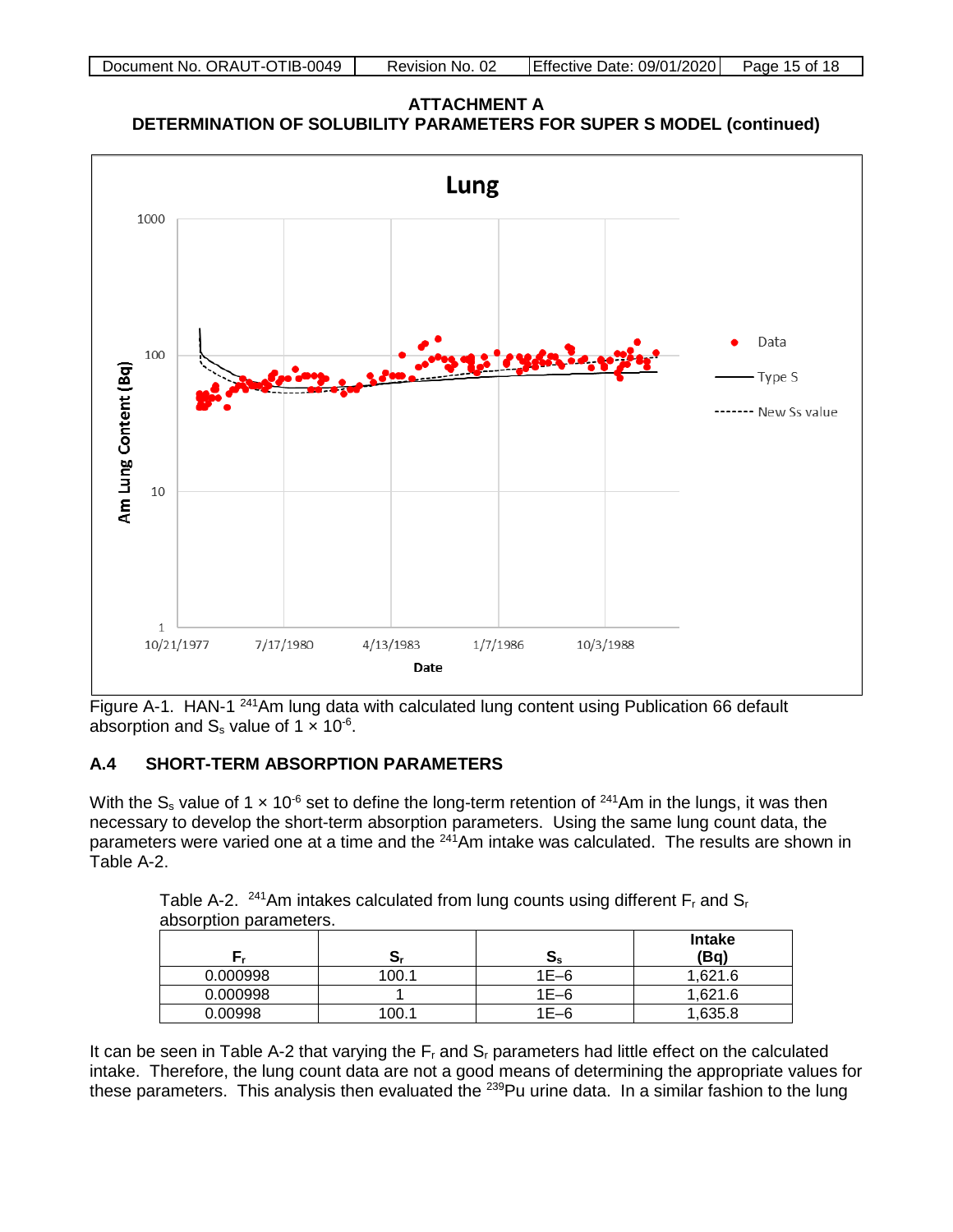count data, the absorption parameters were varied and an intake was calculated. The results are shown in Table A-3.

<span id="page-15-0"></span>

|                        | Table A-3. $^{239}$ Pu intakes calculated from urine data using different F <sub>r</sub> and S <sub>r</sub> |  |  |
|------------------------|-------------------------------------------------------------------------------------------------------------|--|--|
| absorption parameters. |                                                                                                             |  |  |

|          | יט    | IJς    | <b>Intake</b><br>(Bq) |
|----------|-------|--------|-----------------------|
| 0.000998 | 100.1 | $1E-6$ | 10,377                |
| 0.000998 |       | $1E-6$ | 43,800                |
| 0.00998  | 100.1 | $1E-6$ | ,055.9                |

Varying either  $F_r$  or  $S_r$  clearly has a large impact on the calculated intake.  $F_r$  had a larger effect because the intake changed by almost an order of magnitude for a factor of 10 change in F<sub>r</sub>. For S<sub>r</sub>, the intake only changed by a factor of about 4.4 for a factor of 100 change in the parameter. Because of this, it was decided the Fr value is the appropriate parameter to change for this type SS model and the ICRP type S default  $S<sub>r</sub>$  value would be retained for this model.

Remembering the intake calculated from lung count data was insensitive to changes in  $F_r$  and  $S_r$ , the intake value of 1,621.6 Bq<sup>241</sup>Am calculated earlier will be the starting point for the F<sub>r</sub> determination. That value was calculated with ICRP type S default values for  $F_r$  and  $S_r$  and the  $S_s$  value set to 1  $\times$  10<sup>-6</sup>. Using the <sup>241</sup>Am intake value and the <sup>239</sup>Pu-to-<sup>241</sup>Am activity ratio for the inhaled material, the corresponding  $239$ Pu intake is 10,067.7 Bq of  $239$ Pu. F<sub>r</sub> can then be varied until the calculated intake is reasonably close to this value. Table A-4 shows the results of several iterations.

<span id="page-15-1"></span>

| parameters. |         |         |                       |  |
|-------------|---------|---------|-----------------------|--|
| F,          | $S_{r}$ | $S_{s}$ | <b>Intake</b><br>(Bq) |  |
| 0.0001      | 100.1   | $1E-6$  | 88,311                |  |
| 0.0008      | 100.1   | $1E-6$  | 12,884                |  |
| 0.0009      | 100.1   | $1E-6$  | 11,483                |  |
| 0.00100     | 100.1   | $1E-6$  | 10,357                |  |
| 0.00102     | 100.1   | $1E-6$  | 10,157                |  |
| 0.001028    | 100.1   | $1E-6$  | 10,080                |  |
| 0.001029    | 100.1   | $1E-6$  | 10,070                |  |
| 0.001030    | 100.1   | $1E-6$  | 10,061                |  |
| 0.001301    | 100.1   | $1E-6$  | 10,051                |  |

Table A-4. <sup>239</sup>Pu intakes calculated from urine data using different  $F_r$  absorption parameters.

From these data, a value for  $F_r$  of 0.001029 was chosen because it yielded an intake that was closest to the 10,067.7 Bq target and further varying this parameter in increments of 0.000001 produced only modest change. The absorption parameters for the type SS model are then:

 $F_r = 0.001029$ ,  $S_r = 100.1$ , and  $S_s = 1 \times 10^{-6}$ .

## <span id="page-15-2"></span>**A.5 VERIFICATION OF TYPE SS MODEL PARAMETERS**

Using these new type SS parameters and bioassay data from the HAN-1 case, the model was used to determine the plutonium intakes and calculate the expected bioassay measurements for comparison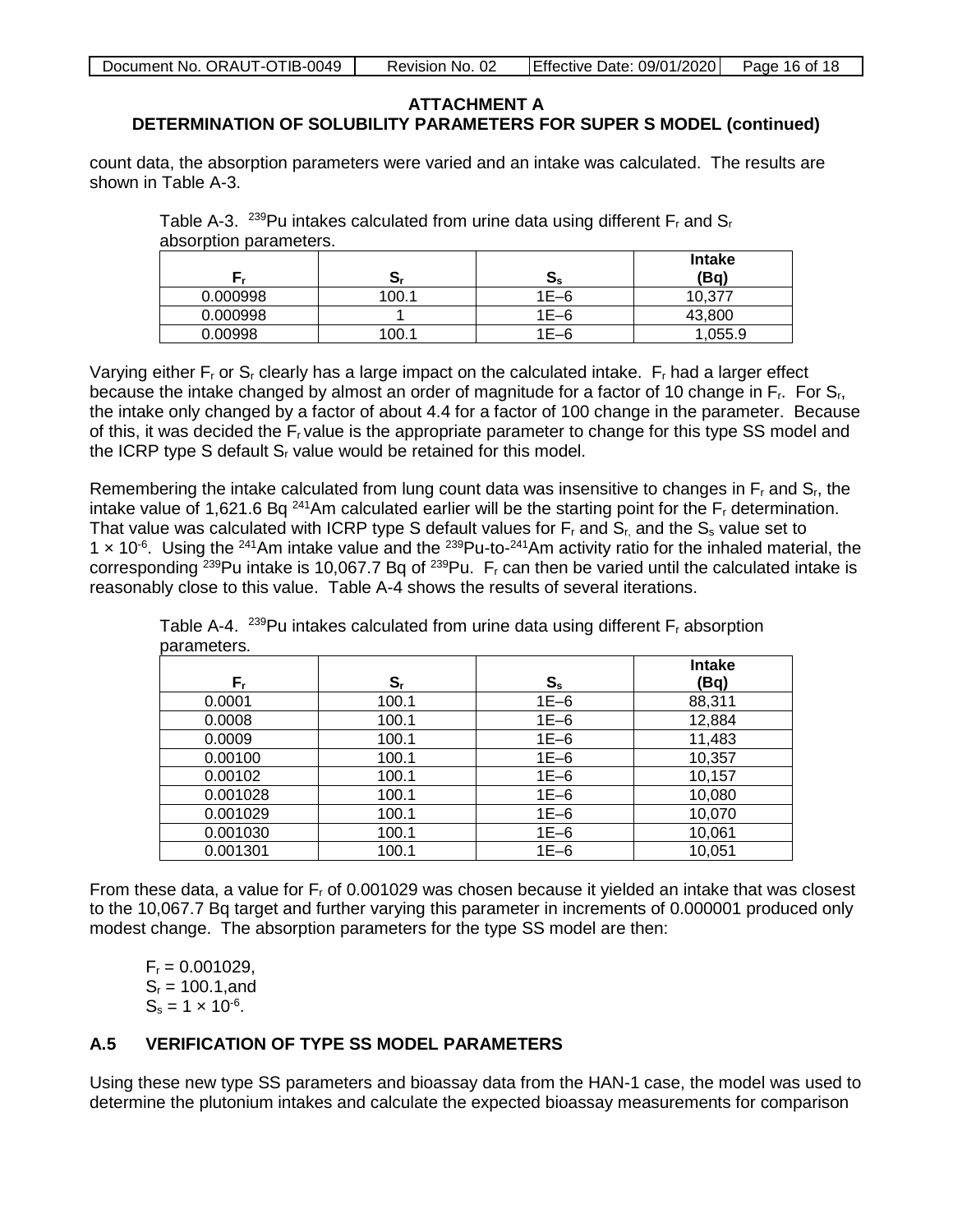| Document No. ORAUT-OTIB-0049 | Revision No. 02 | Effective Date: 09/01/2020 Page 17 of 18 |  |
|------------------------------|-----------------|------------------------------------------|--|

to real data. This was done to verify that an intake calculated from plutonium urine data using the type SS plutonium parameters and converted, by activity ratios, to the equivalent <sup>241</sup>Am intake that would produce a reasonable fit between the predicted  $241$ Am lung retention (using type SS parameters) and the actual <sup>241</sup>Am lung count data. An intake was first calculated using the urine data, which resulted in a <sup>239</sup>Pu intake of 10,070 Bq. Then the theoretical urine results from that intake were calculated and compared to the actual <sup>239</sup>Pu urine results. The two are shown in Figure A-2. Next, the <sup>241</sup>Am intake associated with that <sup>239</sup>Pu intake was calculated to be 1,622.0 Bq of <sup>241</sup>Am (using the <sup>239</sup>Pu-to-<sup>241</sup>Am activity ratio). With that intake and a <sup>241</sup>Pu-to-<sup>241</sup>Am activity ratio of 168, the <sup>241</sup>Am lung content was calculated and compared to the lung measurements. The results are shown in Figure A-3.



<span id="page-16-0"></span>Figure A-2. HAN-1<sup>239</sup>Pu urine data with calculated urine content using type SS parameters.

The parameters appear to produce a reasonable fit to the HAN-1 lung and urine data that is consistent with the activity ratios of the inhaled material.

## <span id="page-16-1"></span>**A.6 A NOTE ON CHELATION THERAPY**

Carbaugh and LaBone (2003) reported chelation therapy was performed early for this individual but was determined to be ineffective. Because chelation was administered, consideration was given to removing some of the early urine samples for modeling purposes. All samples from May and June of 1978 were considered for elimination. Various combinations caused the calculated intake to increase